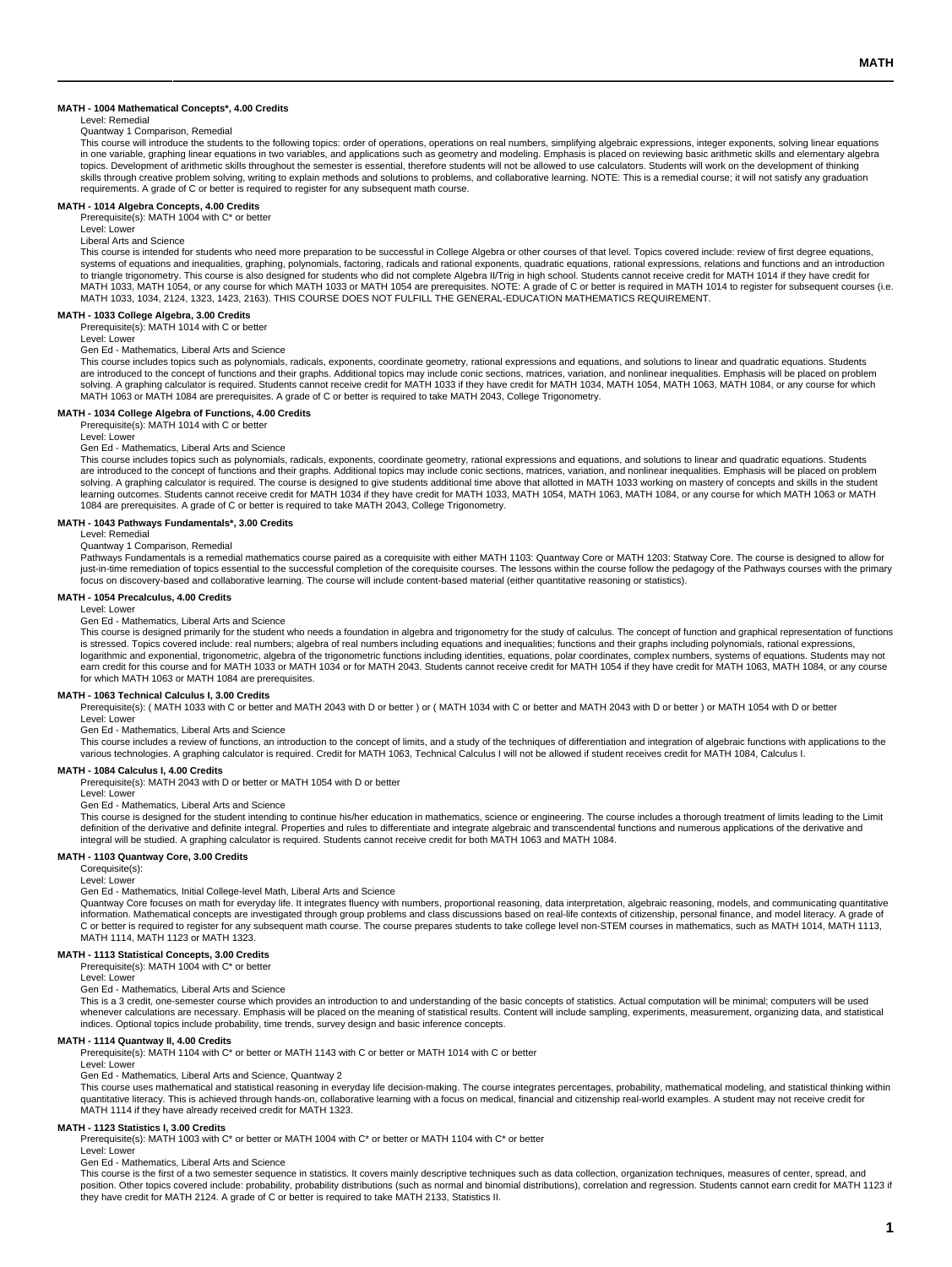#### **MATH - 1143 Liberal Arts Math I, 3.00 Credits**

Prerequisite(s): MATH 1004 with C\* or better Level: Lower

Gen Ed - Mathematics, Liberal Arts and Science

This is a one semester course whose basic objective is to develop an interest and appreciation for mathematics in students with little background in the subject. Included are topics from the<br>following areas: Problem Solvin Equations and Inequalities, additional topics in Consumer Mathematics, Probability, Statistics, Number Systems, Number Theory, and Voting Methods.

### **MATH - 1203 Statway Core, 3.00 Credits**

Corequisite(s): Level: Lower

Gen Ed - Mathematics, Initial College-level Math, Liberal Arts and Science

Statway Core is the first course in the two-semester Statway course sequence. The Statway course sequence is recommended for students enrolled in degree programs that require no math beyond college level statistics. Students will use mathematical and statistical tools to explore real-life data in a participatory learning environment. Statway Core topics include an introduction an introduction to data analysis, statistical studies, sampling, experimental design, descriptive statistics techniques, scatterplots, correlation and regression, modeling data with functions, linear<br>and exponential functi this course, students will be able to take MATH 1143, Math 1214 or MATH 2133.

#### **MATH - 1214 Statway II, 4.00 Credits**

Prerequisite(s): MATH 1204 with C\* or better

Level: Lower

Gen Ed - Mathematics, Liberal Arts and Science, Statway

Statway II is the second course in the two-semester Statway course sequence. The Statway course sequence is recommended for students enrolled in degree programs that require no math beyond college level statistics. Both courses in the sequence, Statway I and Statway II, must be taken to receive credit for college level statistics. Students will use mathematical and statistical tools to explore real-life data in a participatory learning environment. Statway II topics include sampling distributions and the Central Limit Theorem, confidence intervals, hypothesis testing, ANOVA and Chi-Square tests, and statistical models. This course requires the use of statistical technology.

#### **MATH - 1323 Quantitative Reasoning, 3.00 Credits** Prerequisite(s): MATH 1014 with D or better

Level: Lower

Gen Ed - Mathematics, Liberal Arts and Science

This course is designed for technical curricula where quantitative reasoning is required. The course content includes critical thinking skills, arithmetic and algebra concepts, statistical concepts, financial concepts, as well as numerical systems and applications. A scientific calculator is required.

#### **MATH - 1423 Explorations in Geometry, 3.00 Credits** Prerequisite(s): MATH 1014 with D or better

Level: Lower

#### Applied Learning-Creative Work, Gen Ed - Mathematics, Liberal Arts and Science

The content of this course will apply geometrical truths in a variety of contexts, including knots, tessellations and graphical symmetry. In addition, it will cover some principles of Gestalt perceptual properties, the exploration and creation of models of geometric art from other cultures, and any additional material deemed suitable by the instructor. The material will involve<br>experimentation by the student in used extensively to enhance spatial intelligence skills and awareness of properties. Students will learn to analyze designs by identifying their geometric component parts and create designs by combining geometric shapes. They will identify the rules used in creating the design and will create new designs by varying some of those rules.

## **MATH - 2043 College Trigonometry, 3.00 Credits**

Prerequisite(s): MATH 1033 with C or better or MATH 1034 with C or better

Level: Lower

Gen Ed - Mathematics, Liberal Arts and Science

Topics of this course include trigonometric functions and their properties with the study of identities, formulas, equations, and graphs. Also included are the study of right and oblique triangles using the law of sines and cosines with emphasis placed on contextual applications and problem solving. Exponential and logarithmic functions with related problem solving are included. A<br>graphing calculator is required. St are prerequisites.

## **MATH - 2074 Technical Calculus II, 4.00 Credits**

Prerequisite(s): MATH 1063 with D or better or MATH 1084 with D or better

Level: Lower

Gen Ed - Mathematics, Liberal Arts and Science

A continuation of MATH 1063 with further study in differentiation and integration of both the algebraic and transcendental functions. Applications will be included in each topic. An introduction to Matrix Algebra may be included. Graphing Calculator required. Student cannot receive credit for MATH 2074 if they have received credit for MATH 1084.

## **MATH - 2094 Calculus II, 4.00 Credits**

Prerequisite(s): MATH 1084 with D or better

Level: Lower

Gen Ed - Mathematics, Liberal Arts and Science

This course is designed as a continuation of MATH 1084 with a concentrated study of integration techniques along with applications. Applications include but are not limited to areas, volumes, and arc length. The course involves the methods of integration and applications as they apply to both the algebraic and transcendental functions. Infinite series and Taylor series will be<br>included. A graphing calculator is

## **MATH - 2124 Statistical Methods & Analysis, 4.00 Credits**

Prerequisite(s): MATH 1033 with C or better or MATH 1034 with C or better

Level: Lower

Gen Ed - Mathematics, Liberal Arts and Science

This is a one-semester, non-calculus based course, which covers descriptive as well as inferential statistics. Included are topics on collecting, organizing, and summarizing data. Other topics include correlation and regression, probability, normal and binomial probability distributions, normal approximation to the binomial, central limit theorem, confidence intervals, hypothesis testing, and nonparametric statistics. Students cannot receive credit for both MATH 2124 and any of the following; MATH 1113, MATH 1123, MATH 2133, and MATH 7123.

**MATH - 2133 Statistics II, 3.00 Credits** Prerequisite(s): MATH 1123 with C or better or MATH 1204 with C\* or better

Level: Lower

Gen Ed - Mathematics, Liberal Arts and Science

Math 2133 is a continuation of Math 1123 emphasizing probability distributions with the predictive and inferential aspects of statistics. The normal distribution with applications and the Central Limit Theorem are covered or reviewed. Inferential statistics are introduced with confidence intervals, and hypothesis testing as applied to the mean, standard deviation, and proportions. Use of calculators and computer statistical packages for analysis is introduced.

## **MATH - 2163 Discrete Mathematics, 3.00 Credits**

Prerequisite(s): MATH 1033 with C or better or MATH 1034 with C or better

Level: Lower Gen Ed - Mathematics, Liberal Arts and Science

This course is designed for Information Technology and Mathematics and Science students. The course will introduce and discuss the following topics: functions, relations, sets, logic, counting methods, methods of proof, network graphs and trees, algorithmic analysis, complexity and computability, and matrices. A graphing calculator is required.

#### **MATH - 2900 Directed Study, 1.00 TO 4.00 Credits**

Level: Lower Liberal Arts and Science

A student may contract for from one to four credit hours of independent study in mathematics through an arrangement with an instructor of mathematics. The student and instructor will develop a course of study which must be approved by the department chairperson and the school dean. The instructor and the student will confer regularly regarding the student's progress.